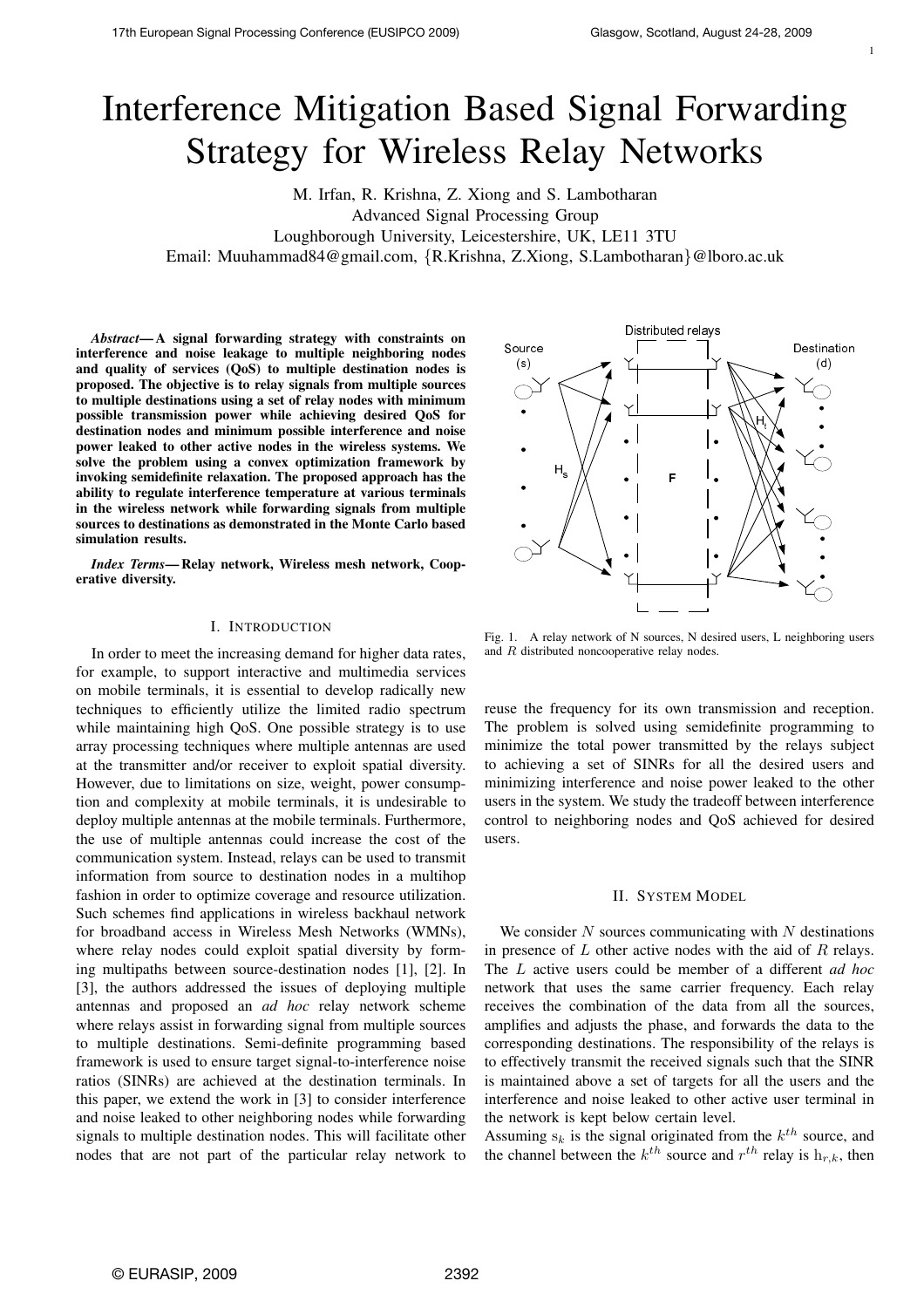$$
y_r = \sum_{k=1}^{N} h_{r,k} s_k + v_r
$$
 (1)

where  $r = 1, 2, \dots, R$ , and  $v_r$  is Additive White Gaussian Noise (AWGN) at the  $r^{th}$  relay. The signals received by R relays can be appended in a vector as

$$
\mathbf{y} = \sum_{k=1}^{N} \mathbf{h}_k \mathbf{s}_k + \mathbf{v}
$$
 (2)

where  $\mathbf{y} = [y_1, y_2, \cdots, y_R]^T$ ,  $\mathbf{h}_{\mathbf{k}} = [h_{1,k}, h_{2,k}, \cdots, h_{R,k}]^T$ and  $\mathbf{v} = [v_1, v_2, \dots, v_R]^T$ . The received signals are multiplied by a set of complex weights and forwarded as

$$
\mathbf{x} = \mathbf{W}^H \mathbf{y} \tag{3}
$$

where  $x \in C^{R \times 1}$  represents the signals transmitted by the relays, W is a complex diagonal matrix with its  $r^{th}$  diagonal element as the weight  $w_r$  required to multiply the signal received at the  $r^{th}$  relay, and  $(\cdot)^{H}$  is Hermitian transpose. If cooperation between relay nodes is possible, a non-diagonal W could be considered as in [4], [5]. Let  $\mathbf{q}_i = [q_{1,i}, q_{2,i}, \cdots, q_{R,i}]^T$  be the vector representing the channel from the relays to the  $i^{th}$ destination user terminal, then the signal received by the  $i^{th}$ user is given by

$$
z_i = q_i^T \mathbf{x} + n_i = \mathbf{q}_i^T \mathbf{W}^H \sum_{k=1}^N \mathbf{h}_k s_k + \mathbf{q}_i^T \mathbf{W}^H \mathbf{v} + n_i
$$
  
\n
$$
= \underbrace{\mathbf{q}_i^T \mathbf{W}^H \mathbf{h}_i s_i}_{\text{Signal}} + \underbrace{\mathbf{q}_i^T \mathbf{W}^H \sum_{k=1, k \neq i}^N \mathbf{h}_k s_k}_{\text{Interference}} + \underbrace{\mathbf{q}_i^T \mathbf{W}^H \mathbf{v} + n_i}_{\text{Noise}} \tag{4}
$$

where  $i = 1, 2, \dots, N$ , and  $n_i$  is AWGN at the  $i^{th}$  destination with variance  $\sigma_n^2$ . We assume there are L other user terminals in the system that are not supposed to receive signals being transmitted from these multiple sources. These L user terminals could be, for example, active users communicating with a different set of source terminals in a separate wireless *ad hoc* network. We call this set of L terminals as neighboring nodes. Let  $\mathbf{a}_j = [a_{1,j}, a_{2,j}, \cdots, a_{R,j}]^T$  be the channel from the relays to the  $j<sup>th</sup>$  neighboring user terminal in the system, then the interference and noise leaked to the neighboring user terminal can be written as

$$
t_{j} = \mathbf{a}_{j}^{T} \mathbf{x} + m_{j} = \underbrace{\mathbf{a}_{j}^{T} \mathbf{W}^{H} \sum_{k=1}^{N} \mathbf{h}_{k} s_{k}}_{\text{Interference}} + \underbrace{\mathbf{a}_{j}^{T} \mathbf{W}^{H} \mathbf{v}}_{\text{Noise}}
$$
(5)

where  $j = 1, 2, \dots, L$ . In the design, we make the following assumptions:

- Relay noise is spatially white such that  $E\{v_r v_{r'}^*\} = \sigma_v^2$  if  $r = r'$ , 0 otherwise.
- Symbol power of the  $k^{th}$  source is  $E\{|s_k|^2\} = P_k$ .

- Symbols transmitted by different sources are uncorrelated such that  $E{s_k s_e^*} = P_k$  if  $k = e$ , 0 otherwise.

- Source signal  $\{s_k\}_{k=1}^N$ , noise at relays  $\{v_r\}_{r=1}^R$ , desired users

noise  $\{n_i\}_{i=1}^N$ , and all the channels  $\{\mathbf h_k\}_{k=1}^N$ ,  $\{\mathbf q_i\}_{i=1}^N$  and  $\{\mathbf a_j\}_{j=1}^L$  are independent.

- All the channels are deterministic such that  $E\{\mathbf{h}_k \mathbf{h}_{k}^H\}_{k=1}^N$  =  $\{\mathbf{h}_k \mathbf{h}_k^H\}_{k=1}^N$ ,  $\mathrm{E}\{\mathbf{q}_i \mathbf{q}_i^H\}_{i=1}^N = \{\mathbf{q}_i \mathbf{q}_i^H\}_{i=1}^N$  and  $\mathrm{E}\{\mathbf{a}_j \mathbf{a}_j^H\}_{j=1}^L =$  $\{ \mathbf a_j \mathbf a_j^H \}_{j=1}^L.$ 

#### III. FORMULATION OF THE COST FUNCTION

The objective is to determine the weights of the relays such that the total power transmitted by the relays is minimized while achieving a set of target SINRs for the desired users and maintaining minimum possible interference and noise power leaked to all the neighboring user terminals. The problem can be formulated as

$$
\min_{\mathbf{w} \in C^{R \times 1}} P_T
$$
\n
$$
\text{s.t.} \quad \text{SINR}_i \ge \gamma_i, \quad i = 1, \cdots, N
$$
\n
$$
\text{IN}_j \le \beta_j, \qquad j = 1, \cdots, L \tag{6}
$$

where  $P_T$  is the total power transmitted by the relays,  $\gamma_i$  is the minimum acceptable SINR for the  $i^{th}$  desired user,  $\beta_j$  is the maximum acceptable interference and noise power leaked to the  $j^{th}$  neighboring user, and  $\text{SINR}_i$  and  $\text{IN}_j$  are expressed as

$$
SINRi = \frac{P_s^i}{P_I^i + P_n^i}
$$

$$
IN_j = P_I^j + P_n^j.
$$
(7)

For the  $i^{th}$  desired user,  $P_s^i$  represents the power of the desired signal component,  $P_I^i$  is the interference power, and  $P_n^i$  is the noise power. The interference power and noise power at the  $j^{th}$  neighboring node are  $P_I^j$  and  $P_n^j$ , respectively. From (3), the total power transmitted by the relays can be written as

$$
P_T = E\{\mathbf{x}^H \mathbf{x}\} = E\{\mathbf{y}^H \mathbf{W} \mathbf{W}^H \mathbf{y}\}
$$
  
= tr( $\mathbf{W}^H E\{\mathbf{y} \mathbf{y}^H\}$  $\mathbf{W}$ )

where tr(.) represents trace operator. Let  $\mathbf{R}_y = \mathrm{E}\{\mathbf{y}\mathbf{y}^H\}$ be the correlation matrix of the received signal, then power transmitted is given as [3]

$$
P_T = tr(\mathbf{W}^H \mathbf{R}_y \mathbf{W}) = \sum_{r=1}^R |w_r|^2 \mathbf{R}_y(r,r)
$$
  
=  $\mathbf{w}^H \mathbf{D}_y \mathbf{w}$  (8)

where  $\mathbf{D}_y$  = diag( $\mathbf{R}_y$ ) returns a diagonal matrix with diagonal elements of matrix  $\mathbf{R}_y$ ,  $[\mathbf{R}_y(1,1), \mathbf{R}_y(2,2), \cdots, \mathbf{R}_y(R, R)],$  along its diagonal, and  $w = diag(W)$ . Using (2), we obtain [3]

$$
\mathbf{R}_{y} = \mathbf{E}\left\{\sum_{k=1}^{N} \sum_{e=1}^{N} \mathbf{h}_{k} \mathbf{s}_{k} \mathbf{s}_{e}^{*} \mathbf{h}_{e}^{H}\right\} + \sigma_{v}^{2} \mathbf{I}
$$

$$
= \sum_{k=1}^{N} \sum_{e=1}^{N} \mathbf{h}_{k} \mathbf{E}\left\{\mathbf{s}_{k} \mathbf{s}_{e}^{*}\right\} \mathbf{h}_{e}^{H} + \sigma_{v}^{2} \mathbf{I}
$$

$$
= \sum_{k=1}^{N} \mathbf{P}_{k} \mathbf{h}_{k} \mathbf{h}_{k}^{H} + \sigma_{v}^{2} \mathbf{I}. \tag{9}
$$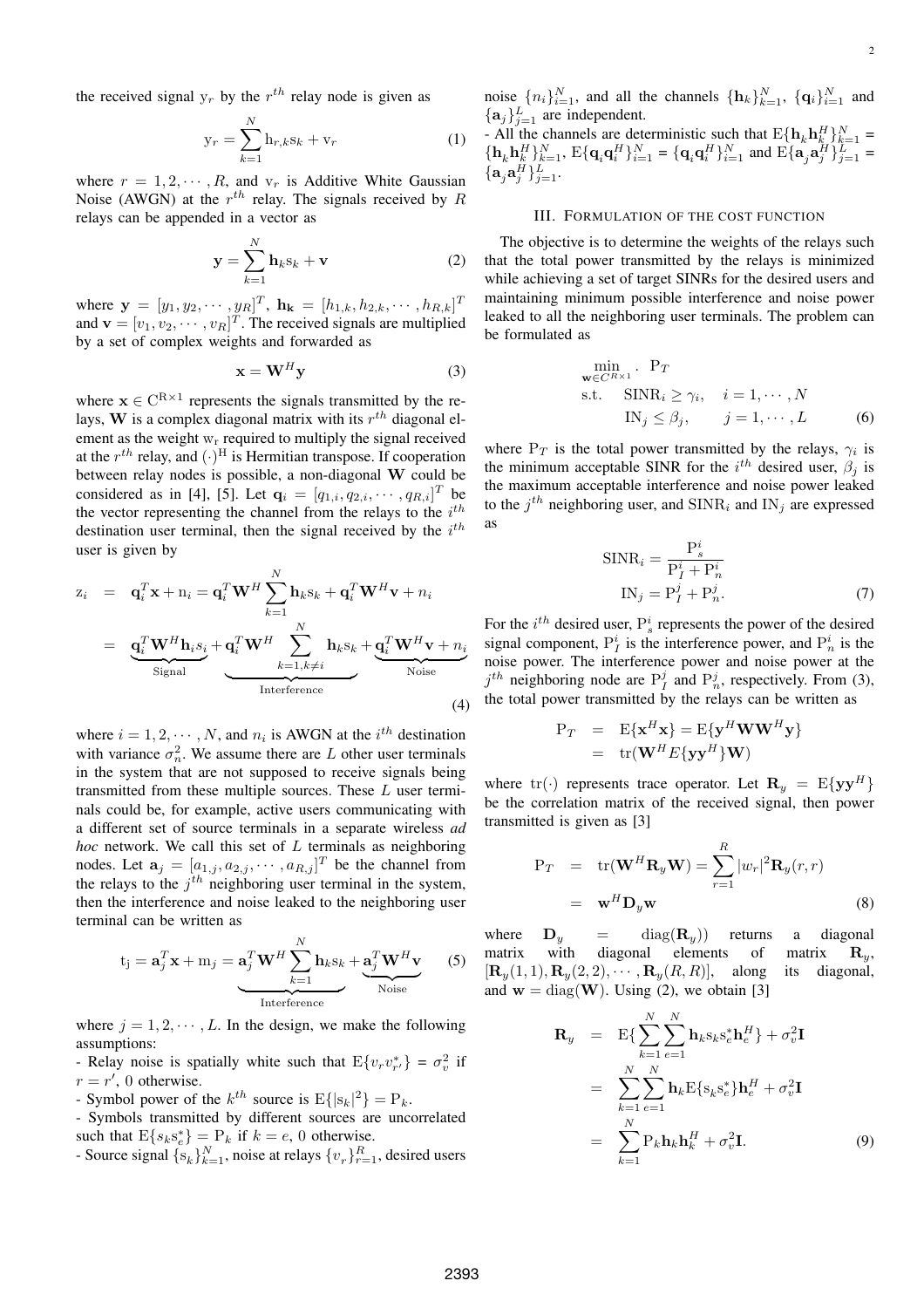In order to compute SINR for the  $i^{th}$  user, we need to determine the expressions for the power of the desired signal component  $P_s^i$ , the interference power  $P_I^i$  and the noise power  $P_n^i$ . Using (4), we obtain the noise power as [3]

$$
P_n^i = E\{v^H \mathbf{W} \mathbf{q}_i^* \mathbf{q}_i^T \mathbf{W}^H \mathbf{v}\} + \sigma_n^2
$$
  
\n
$$
= tr(\mathbf{W}^H E\{v\mathbf{v}^H\} \mathbf{W} \mathbf{q}_i^* \mathbf{q}_i^T) + \sigma_n^2
$$
  
\n
$$
= \sigma_v^2 tr(\mathbf{W}^H \mathbf{q}_i^* \mathbf{q}_i^T \mathbf{W}) + \sigma_n^2
$$
  
\n
$$
= \mathbf{w}^H \mathbf{D}_q^i \mathbf{w} + \sigma_n^2
$$
 (10)

where  $\mathbf{D}_q^i = \sigma_v^2 \text{diag}(\text{diag}(\mathbf{q}_i^*\mathbf{q}_i^T))$  is a diagonal matrix with its diagonal elements  $[|q_{1,i}|^2, |q_{2,i}|^2, \cdots, |q_{R,i}|^2]$  and  $\sigma_n^2$  is the noise power present at the receiver. The received signal power at the  $i^{th}$  user is computed using (4) as [3]

$$
P_s^i = E\{\mathbf{q}_i^T \mathbf{W}^H \mathbf{h}_i s_i s_i^* \mathbf{h}_i^H \mathbf{W} \mathbf{q}_i^*\}\
$$
  
\n
$$
= \mathbf{w}^H \text{diag}(\mathbf{q}_i) \mathbf{h}_i E\{s_i s_i^* \} \mathbf{h}_i^H \text{diag}(\mathbf{q}_i^*) \mathbf{w}
$$
  
\n
$$
= \mathbf{w}^H \mathbf{Q}^i \mathbf{w}
$$
 (11)

where  $\mathbf{Q}^i$  =  $P_i \text{diag}(\mathbf{q}_i) \mathbf{h}_i \mathbf{h}_i^H \text{diag}(\mathbf{q}_i^*)$ . The interference power at the  $i^{th}$  user is obtained using (4) as [3]

$$
P_{I}^{i} = E\{q_{i}^{T}W^{H}\sum_{k=1, k\neq i}^{N}\sum_{e=1, e\neq i}^{N} h_{k}s_{k}s_{e}^{*}h_{e}^{H}Wq_{i}^{*}\}
$$
  
\n
$$
= w^{H}diag(q_{i})\sum_{k=1, k\neq i}^{N}\sum_{e=1, e\neq i}^{N} h_{k}E\{s_{k}s_{e}^{*}\}h_{e}^{H}diag(q_{i}^{*})w
$$
  
\n
$$
= w^{H}diag(q_{i})\sum_{k=1, k\neq i}^{N} P_{k}h_{k}h_{k}^{H}diag(q_{i}^{*})w
$$
  
\n
$$
= w^{H}B_{i}w
$$
 (12)

where  $\mathbf{B}_i = \text{diag}(\mathbf{q}_i) \sum_{k=1, k \neq i}^{N} P_k \mathbf{h}_k \mathbf{h}_k^H \text{diag}(\mathbf{q}_i^*)$ . The interference power leaked to the  $j^{th}$  neighboring user  $P_I^j$  is computed using (5) as

$$
P_I^j = E\{a_j^T W^H \sum_{k=1}^N \sum_{e=1}^N h_k s_k s_e^* h_e^H W a_j^* \}
$$
  
\n
$$
= w^H \text{diag}(a_j) \sum_{k=1}^N \sum_{e=1}^N h_k E\{s_k s_e^* \} h_k^H \text{diag}(a_j^*) w
$$
  
\n
$$
= w^H \text{diag}(a_j) \sum_{k=1}^N P_k h_k h_k^H \text{diag}(a_j^*) w
$$
  
\n
$$
= w^H \textbf{T}_j w
$$
 (13)

where  $\mathbf{T}_j = \text{diag}(\mathbf{a}_j) \sum_{k=1}^N P_k \mathbf{h}_k \mathbf{h}_k^H \text{diag}(\mathbf{a}_j^*)$ . The noise power leaked to the  $j^{th}$  neighboring user  $P_n^j$  is computed using (5) as

$$
P_n^j = E\{v^H \mathbf{W} \mathbf{a}_j^* \mathbf{a}_j^T \mathbf{W}^H \mathbf{v}\}
$$
  
\n
$$
= tr\{ \mathbf{W}^H E\{vv^H \} \mathbf{W} \mathbf{a}_j^* \mathbf{a}_j^T \}
$$
  
\n
$$
= \sigma_v^2 tr\{ \mathbf{W}^H \mathbf{a}_j^* \mathbf{a}_j^T \mathbf{W} \}
$$
  
\n
$$
= \mathbf{w}^H \mathbf{D}_a^j \mathbf{w}
$$
 (14)

where  $\mathbf{D}_a^j = \sigma_v^2 \text{diag}(\text{diag}(\mathbf{a}_j^* \mathbf{a}_j^T))$  is a diagonal matrix with elements  $[|a_{1,j}|^2, |a_{2,j}|^2, \cdots, |a_{R,j}|^2]$ . The optimization problem can be written as

$$
\min_{\mathbf{w} \in C^{R \times 1}} \mathbf{w}^{H} \mathbf{D}_{y} \mathbf{w}
$$
\ns.t. 
$$
\frac{\mathbf{w}^{H} \mathbf{Q}^{i} \mathbf{w}}{\mathbf{w}^{H} (\mathbf{B}_{i} + \mathbf{D}_{q}^{i}) \mathbf{w} + \sigma_{n}^{2}} \geq \gamma_{i}, \quad i = 1, \cdots, N
$$
\n
$$
\mathbf{w}^{H} (\mathbf{T}_{j} + \mathbf{D}_{q}^{j}) \mathbf{w} \leq \beta_{j}, \quad j = 1, \cdots, L
$$
\n(15)

or, equivalently, as

$$
\min_{\mathbf{w} \in C^{R \times 1}} \mathbf{w} \cdot \mathbf{w}^{H} \mathbf{D}_{y} \mathbf{w}
$$
\ns.t. 
$$
\mathbf{w}^{H} (\mathbf{Q}^{i} - \gamma_{i} (\mathbf{B}_{i} + \mathbf{D}_{q}^{i})) \mathbf{w} \geq \gamma_{i} \sigma_{n}^{2}, \quad i = 1, \cdots, N
$$
\n
$$
\mathbf{w}^{H} (\mathbf{T}_{j} + \mathbf{D}_{a}^{j}) \mathbf{w} \leq \beta_{j}, \qquad j = 1, \cdots, L.
$$
\n(16)

# IV. CONVEX FORMULATION USING SEMIDEFINITE PROGRAMMING (SDP)

To this end, we aim to solve the optimization problem (16) by converting it to a SDP form that can be solved using interior-point algorithms [6]–[8]. We define a new variable  $X = ww<sup>H</sup>$  and formulate the problem in (16) as

$$
\min_{\mathbf{X} \in C^{R \times R}} \text{tr}(\mathbf{D}_y \mathbf{X})
$$
\n
$$
\text{s.t.} \quad \text{tr}(\mathbf{X}(\mathbf{Q}^i - \gamma_i(\mathbf{B}_i + \mathbf{D}_q^i))) \ge \gamma_i \sigma_n^2, \quad i = 1, \cdots, N
$$
\n
$$
\text{tr}(\mathbf{X}(\mathbf{T}_j + \mathbf{D}_a^j)) \le \beta_j, \qquad j = 1, \cdots, L
$$
\n
$$
\text{rank}(\mathbf{X}) = 1, \ \mathbf{X} \succeq 0, \ \mathbf{X} = \mathbf{X}^*.
$$
\n(17)

Using standard techniques of semidefinite relaxation [9], the problem in (17) can be relaxed into a convex form by dropping the constraint rank $(X) = 1$ . Due to the relaxation, the problem is not always guaranteed to have a solution with rank 1 matrix. However, extensive simulation results revealed that the rank of the matrix  $X$  is always one, and  $W$  can be extracted from  $X$ as its principal eigenvector.

## V. SIMULATION RESULTS

The performance of the proposed scheme is investigated for a relay network with three sources, three desired users, two neighboring users and a relay layer comprising of ten relays,  $R = 10$ . The channels  $\{\mathbf{h}_k\}_{k=1}^N$ ,  $\{\mathbf{q}_i\}_{i=1}^N$  and  $\{\mathbf{a}_j\}_{j=1}^L$  are generated using zero-mean unity variance complex Gaussian variables. The power of the information symbols is set to unity and the variance of AWGN at the relays and all the users is kept to −20 dB. Simulations have been drawn for 1 million monte-carlo iterations. Fig. (2) shows the power requirement for the relays to achieve the target SINR at the desired users and to maintain interference and noise power below the maximum acceptable level at the neighboring users. At low SINR values the interference and noise leaked to the neighboring users is mostly less than the maximum acceptable level and the corresponding constraints on interference and noise power become inactive. Therefore, the total power transmitted by the relays remains the same for the cases with different threshold limit on interference and noise leaked to the neighboring users. However, for large SINR values, the total